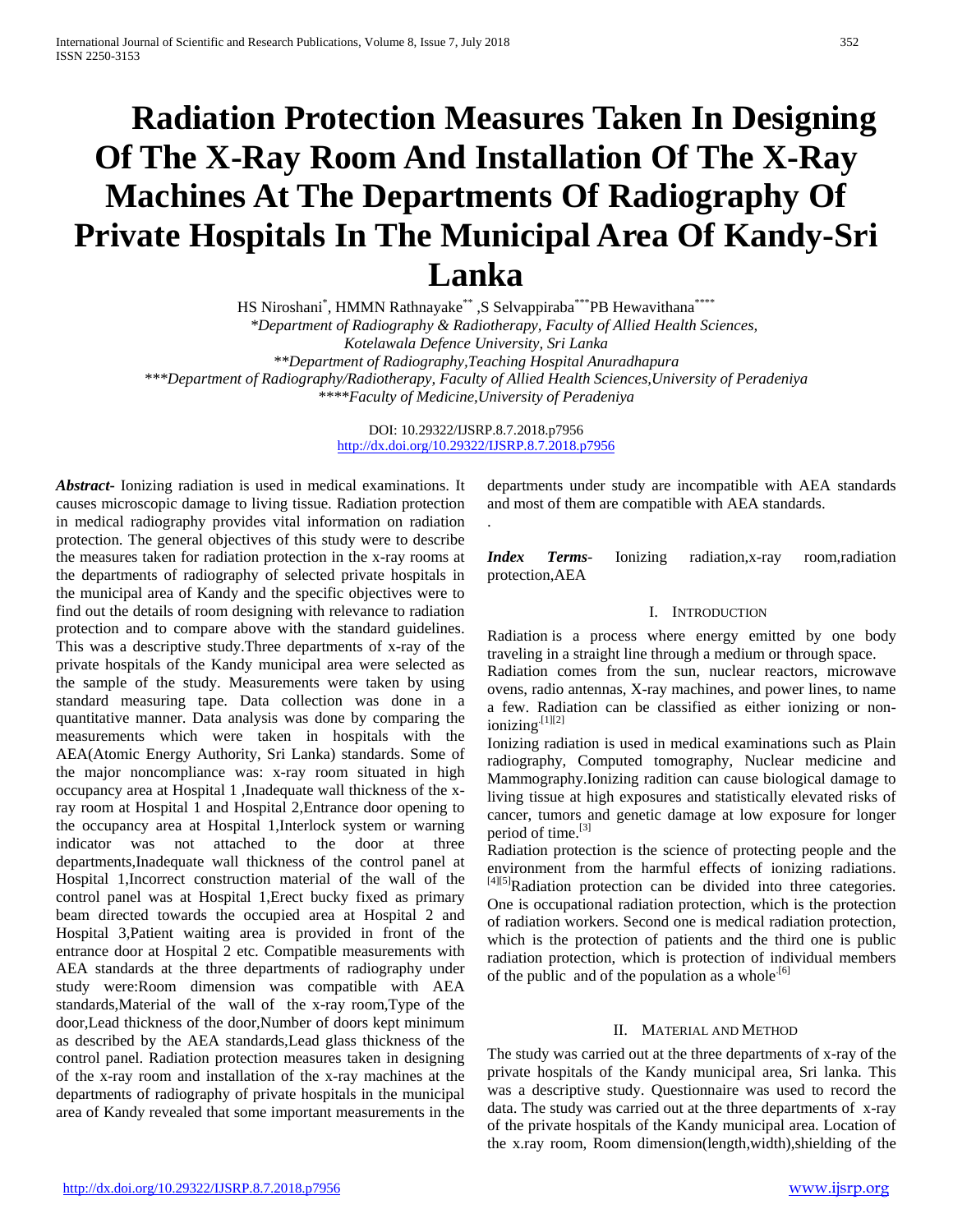International Journal of Scientific and Research Publications, Volume 8, Issue 7, July 2018 353 ISSN 2250-3153

entrance door, Construction of the wall of the x.ray room, Lead glass thickness of control panel, Location of the erect bucky, Patient waiting area were checked for this study. Measurements were taken by using standard measuring tape. Data analysis was done by comparing the measurements which were taken in hospitals with the AEA standards.

## III. RESULTS

Below table, contain the variable measurements of three x-ray departments

# **Table 1. Location of the room in the hospital under study**

.

| Hospital   | <b>High occupancy area</b> |                |  |
|------------|----------------------------|----------------|--|
|            | Yes                        | N <sub>0</sub> |  |
| Hospital 1 | v                          |                |  |
| Hospital 2 |                            |                |  |
| Hospital 3 |                            |                |  |

# **Table 2.Room dimensions in the hospitals under study**

| <b>Measurement</b> | <b>Hospital 1</b> | <b>Hospital 2</b> | <b>Hospital 3</b> | <b>AEA</b> standards |
|--------------------|-------------------|-------------------|-------------------|----------------------|
|                    |                   |                   |                   |                      |
| Length             | 5.7 <sub>m</sub>  | 5.64m             | 6m                | 5m                   |
| Width              | 3.4 <sub>m</sub>  | 5.05m             | 3.4 <sub>m</sub>  | 4m                   |
| Room size          | $19.4m^2$         | $28.5m^2$         | $20.4m^2$         | $20m^2$              |

# **Table 3.Construction of the wall in the hospitals under study**

| Measurement | Hospital 1   | Hospital 2   | Hospital 3   | AEA          |          |
|-------------|--------------|--------------|--------------|--------------|----------|
|             |              |              |              |              |          |
| Material    | <b>Brick</b> | <b>Brick</b> | <b>Brick</b> | <b>Brick</b> | Concrete |
|             |              |              |              |              |          |
| Thickness   | 28cm         | 26cm         | 32cm         | 30cm         | 20cm     |
|             |              |              |              |              |          |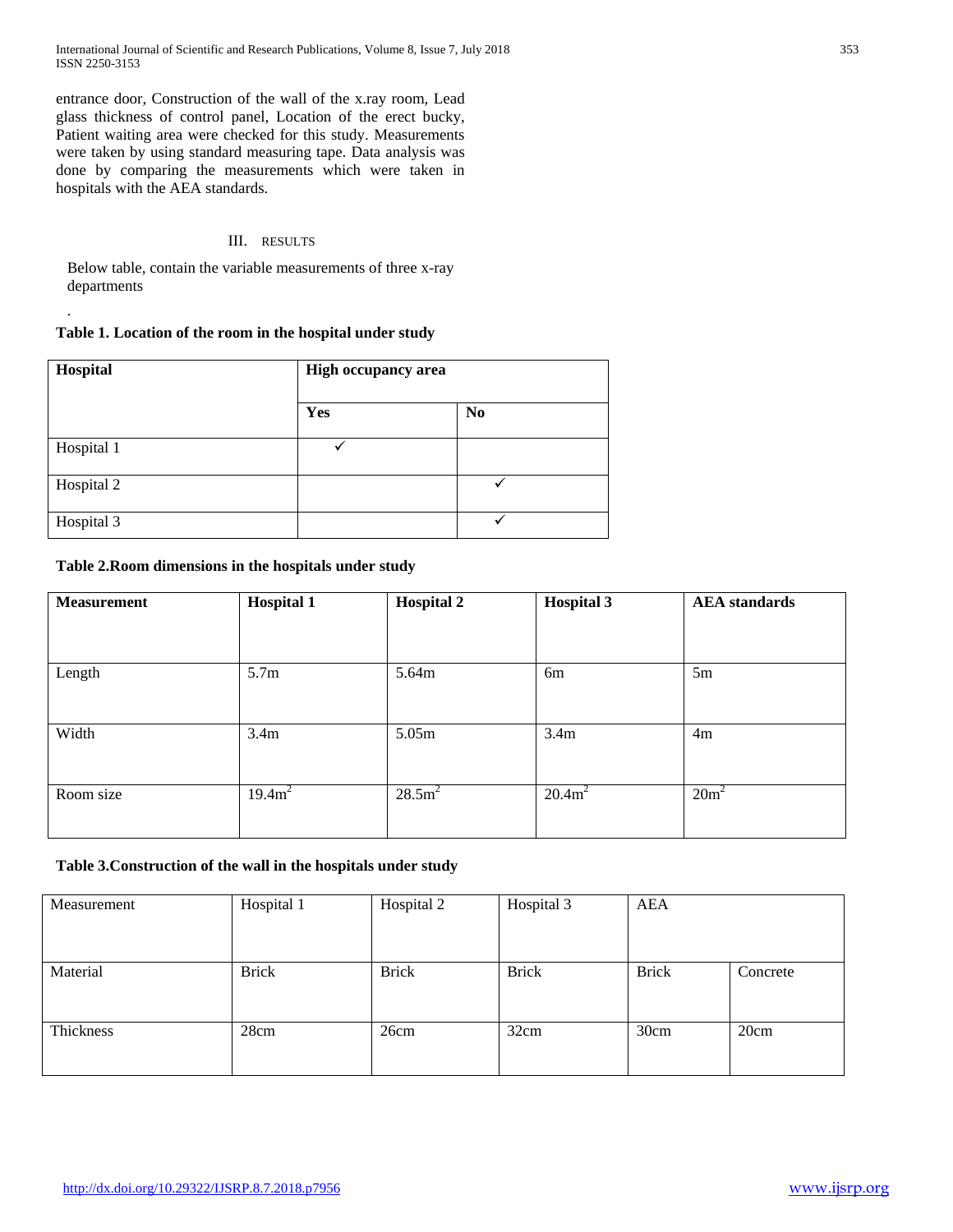# **Table 4.Control panel**

| Measurement                              | Hospital 1           | Hospital 2           | Hospital 3           | AEA                                                   |
|------------------------------------------|----------------------|----------------------|----------------------|-------------------------------------------------------|
| Dimension<br>the<br>of<br>viewing glass  | 36x46cm <sup>2</sup> | 65x32cm <sup>2</sup> | 20x20cm <sup>2</sup> | 30x30cm <sup>2</sup>                                  |
| Lead glass thickness<br>of control panel | $1.5$ mm             | 2.5 <sub>mm</sub>    | $1.5$ mm             | $1.5$ mm                                              |
| Material of the wall                     | <b>Brick</b>         | concrete             | lead                 | thick<br>20cm<br>concrete wall or<br>1.5mm lead sheet |

# **Table 5.Location of the erect bucky**

According to AEA standard, the erect bucky should be fixed to ensure that the primary beam is directed to less occupied area.

| Hospitals  | Primary beam direction |            |  |
|------------|------------------------|------------|--|
|            | Towards                | Towards    |  |
|            | occupied area          | unoccupied |  |
|            |                        | area       |  |
| Hospital 1 |                        |            |  |
| Hospital 2 |                        |            |  |
| Hospital 3 |                        |            |  |

## **Table 6. Patient waiting area**

Patient waiting areas must be provided outside the x-ray room according to AEA standard.

| Hospitals  | Outside from the x-ray room |                |
|------------|-----------------------------|----------------|
|            | Yes                         | N <sub>0</sub> |
| Hospital 1 |                             |                |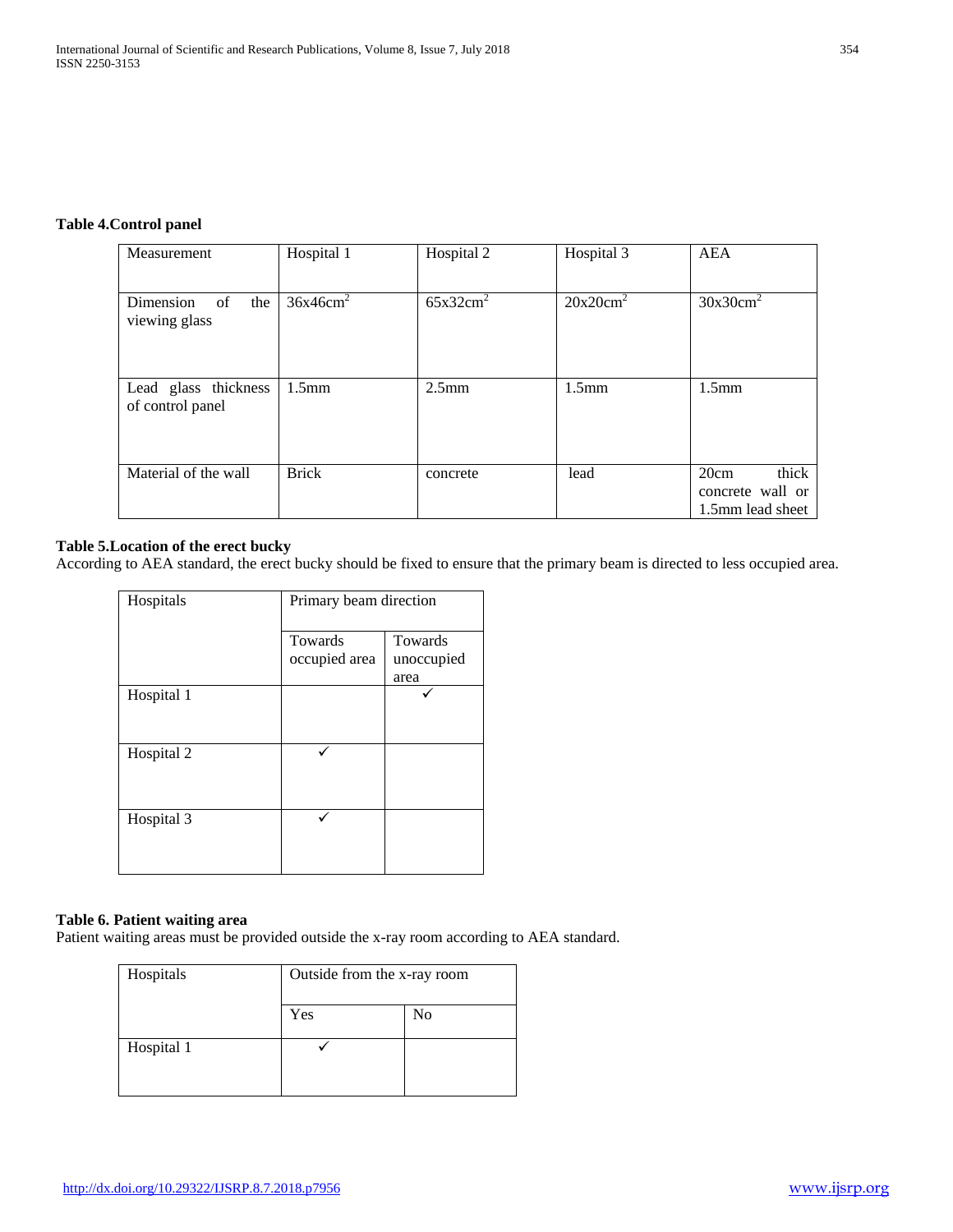| Hospital 2 | But in<br>front of<br>the<br>entranc<br>e door |  |
|------------|------------------------------------------------|--|
| Hospital 3 |                                                |  |

## IV. DISCUSSION

According to AEA standards, the room location should be as far away as feasible from area of high occupancy and general traffic such as maternity and pediatric wards and other departments of the hospital that are not related to radiation and its use**.** The x-ray room location of one hospital is directly related with high occupancy area. It is not compatible with AEA(Atomic Energy Authority) standards.

The dimension of the room in an x-ray department should aim at providing integrated facilities so that handling of X-ray equipment and related operation can be conveniently performed with adequate protection. The minimum room dimensions of a standard x-ray room are as follows

Width of the room 4m Length of the room 5m Dimension of the room  $20m^2$ 

The dimensions of all the x-ray rooms are acceptable with standard values.

The walls of the x–ray room should have additional shielding, especially in relation to radiation protection of members of the general public. If it is concrete, thickness should be 20cm and Brick should be 30cm. The thickness of wall of the one hospital has adequate shielding by comparing AEA standards. The thicknesses of wall of the others have less shielding.

The number of the doors for entry to the  $X$  –ray room should be kept as minimum and shielding should be provided. Doors and door frames leading to x-ray should be lined with 1.5mm of lead to protect from leakage and scatter radiation main entrance door should be opened to high occupancy area. Shielding of the entrance door of three hospitals is acceptable with AEA standards.

The operators control station for all radiography procedures should be either in a separate room or in a protected booth or behind a fixed shield which will intercept the primary x –ray beam and scatter radiation .Cubicle should be made either with 20cm thick concrete walls or 1.5mm lead sheets.1.5mm lead equivalent glass should be fitted to the control panel to observe the patient .Window frames must have same lead equivalent of lead sheet in contact with the lead glass and must have an overlap of at least1cm.The minimum dimensions of the viewing window is 30x30cm.

Control panel of the Hospital 3 is located inside the xray room cubicle is made up of 3mm thickness of lead sheet. Control panel of the Hospital 1 is attached to the x-ray room. Cubicle is made up of 28cm thickness of brick wall. Control panel of the Hospital 2 is inside the x-ray room. Cubicle is made up of 26cm thickness of concrete wall. Wall thickness of the control panel of Hospital 3 and Hospital 2 are compatible with the AEA standards. But wall thickness of the control panel of Hospital 1 is slightly below the AEA standards

Dimension of the viewing windows of Hospital 3 control panel, Hospital 1 control panel and Hospital 2 control panel are 20x 20cm, 36x 46 cm, 65x32 cm. Hospital 1 and Hospital 2 both have acceptable value for dimension of the viewing window as describe by the AEA standards. But Hospital 3 has fewer dimensions for the viewing window.

And all three hospitals have 1.5mm thickness of lead in viewing window as described by the AEA standards.

The erect bucky of the Hospital 3 and Hospital 2 are fixed that the primary beam is focused on occupied area. The erect bucky of the Hospital 1 is fixed that the primary beam is focused on unoccupied area. Location of the erect bucky of the Hospital 1 x-ray room is only acceptable to AEA standards.

Patient waiting area of the three hospitals is provided outside the x-ray room. But waiting area of the Hospital 2 is located in front of the entrance door. That door has space between door panels. Therefore patients can get exposed. Patient waiting area of the Hospital 1 and Hospital 3 are compatible with AEA standards.

#### V.CONCLUSION

Radiation protection measures taken in designing of the x-ray room and installation of the x-ray machines at the departments of radiography of private hospitals in the municipal area of Kandy revealed that some important measurements in the departments under study are incompatible with AEA standards and most of them are compatible with AEA standards.

#### ACKNOWLEDGMENT

.

We wish to express our deepest gratitude to our supervisor Prof..Badra Hewavithana MBBS,MD,Consultant radiologist & Senior lecturer, Faculty of Medicine, University of Peradeniya,for her